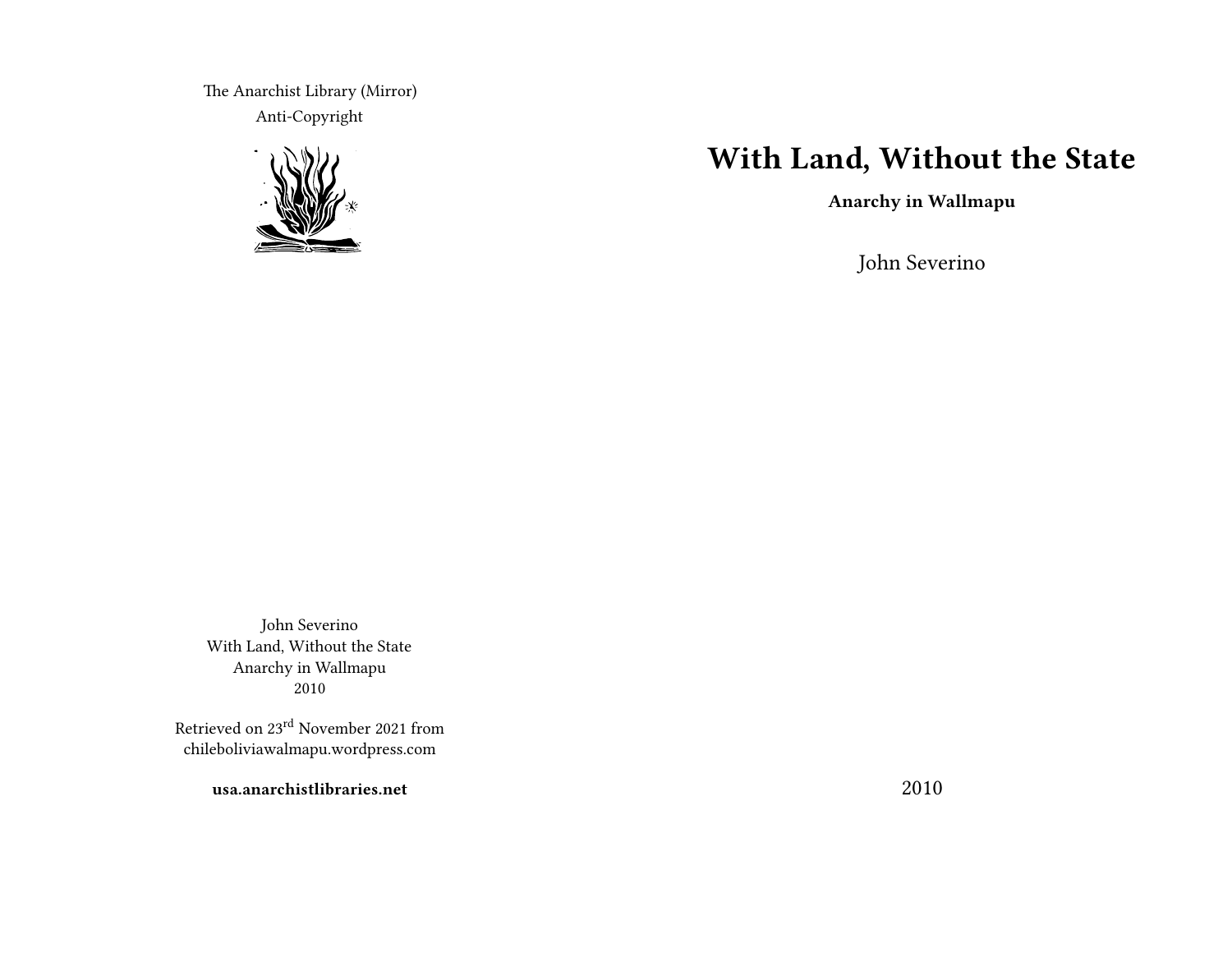#### **Little by little**

Mauricio Huaquillao, one of the hungerstrikers in the Temuco prison, told us: "We want to rebuild our people, and this project directly leads us to confront the state by all means possible. Until now we haven't had any armed organizations. We're dangerous for our ideas."

The best solidarity is based in personal relationships and reciprocity. As anarchists continue to support the Mapuche struggle and attack those who repress them, we also gain a great deal, as the Mapuche burn out the shallow foundations of State and Capital in one corner of the world, and continue to develop a profound struggle we can learn a great deal from.

We also have been struggling for hundreds of years, but we need to revive these roots in order to gain strength from them. We can see that there are a hundred paths of struggle, and a hundred kinds of anarchists who are not anarchists, comrades who are different, and separate, but reflect a little of ourselves, in our shared love of freedom and hatred of domination. As anarchists, we do not need to belong to the same organization as them, use the same strategy, or adopt the same worldview, to fight together and apart as comrades, because we are against the world of forced centralization.

Hopefully, they will succeed in moving from autonomy to independence, and hopefully we will succeed in finding roots in rootless countries, and developing a strength that goes far deeper than repression.

For Land and Freedom, we continue.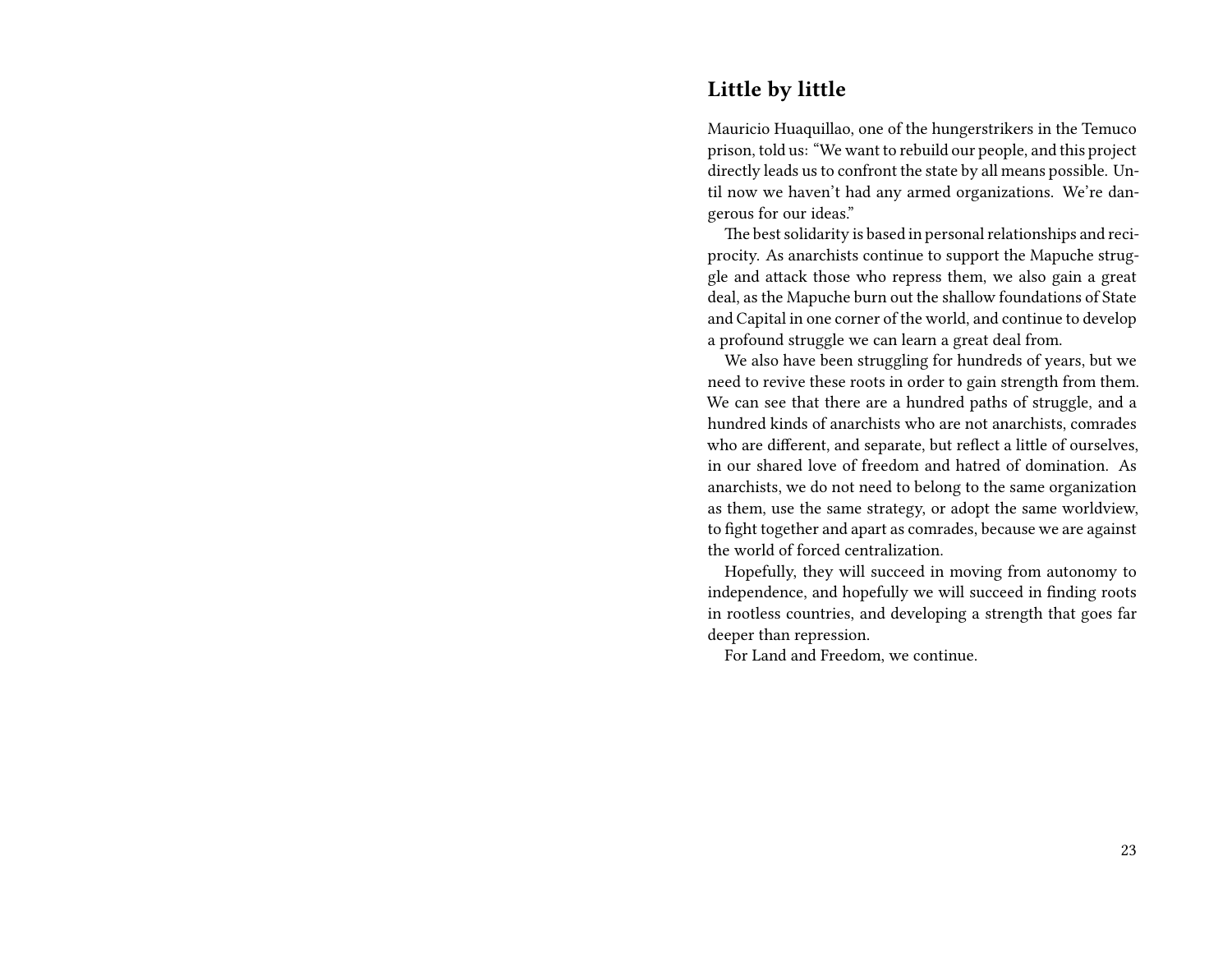"The Mapuche struggle has all it needs," he tells us. "And we're always three steps ahead of the state." They're very strategic, he explains. Once, they took over an estate surrounded by a moat and electric wire and guarded by police. Hundreds of people came to protest and confront the police at the front of the estate, and then others appeared inside the property, behind the police, and burned it down. The police never figured out how they got in, he chuckled.

Clandestinity, explains Juan Carlos, rarely lasts more than two years before the fugitive is caught, but going on the run can show contempt for state justice and a refusal to submit to their institutionality. The time on the run can also make things more difficult for the prosecution, as witnesses are lost or change their story.

At another point in the conversation, he explains how important the lake is to people in that region, and how it's no coincidence that it's kept so clean. Earlier, we had been brought across the lake on a little motor boat, because travelling from one side to the other was almost impossible, but usually the lake is undisturbed, and a motorboat will never be left in the water when it is not in use. He jokes that if any tourists came and tried to jet ski on the Lleu Lleu, they would be taken care of. "We Mapuche are very good with a rock and sling," he smiles.

When I ask about their relations with the anarchists, he agrees that they give good solidarity, but the Chilean anarchists "lack newen." The spiritual side is completely missing, and that's a great weakness, he says.

The hungerstrikers in the Temuco prison also underscored the importance of their spirituality. Their machis had been able to visit them and tend to them while they were locked up, and this support allowed them to go much longer without eating.

# **Contents**

| We don't want autonomy 16 |  |
|---------------------------|--|
|                           |  |
|                           |  |
|                           |  |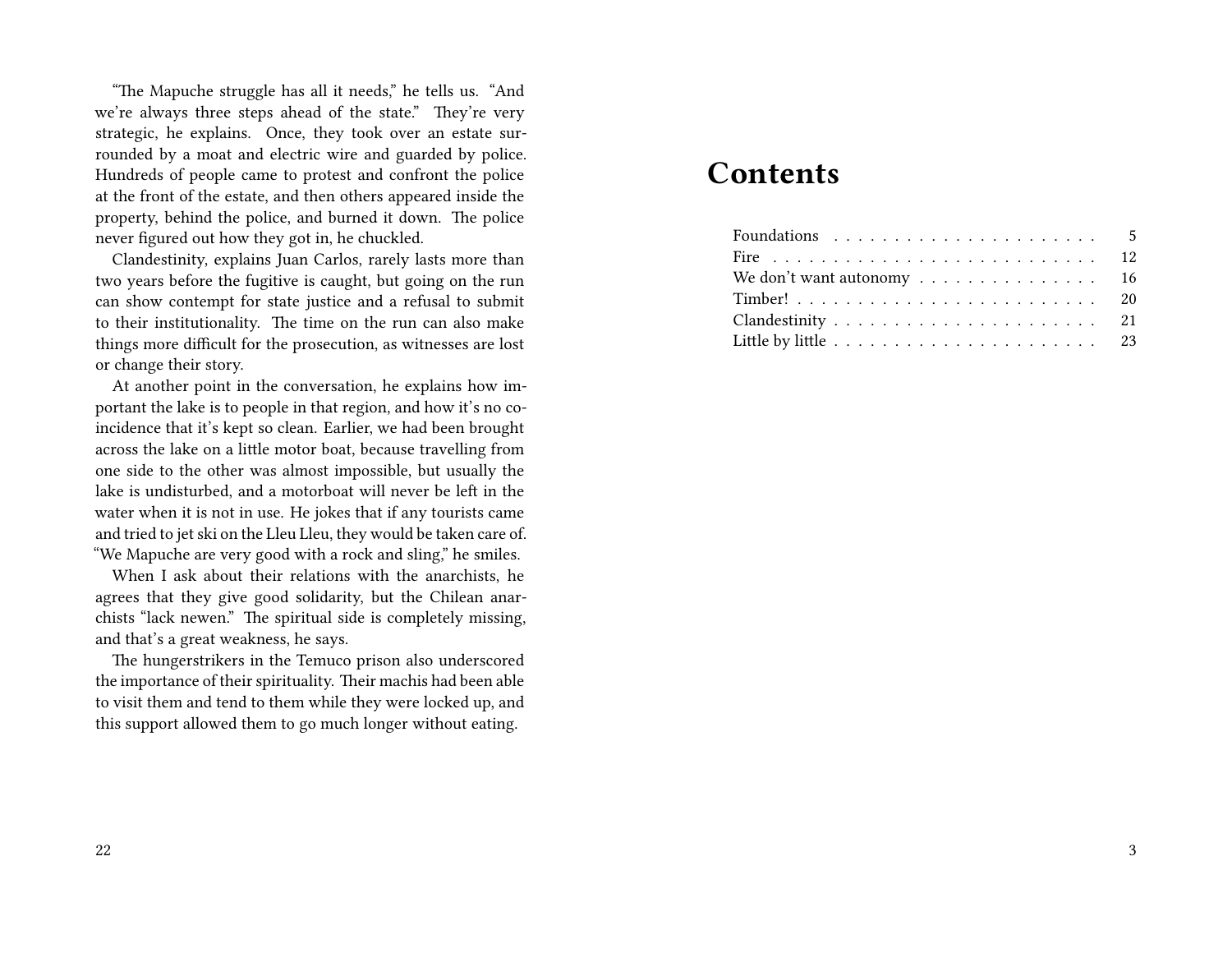but that will now be returned to the soil from which it came. Next year, there will be a fire, and the ashes will come back as potatoes or arayan trees.

We spend the day walking through the plantation, cutting down trees here and there, staying on the move. At one point we pass the burned out remains of old trailers, spraypainted with Mapuche slogans, and the flipped over, rusted wreck of a police car. Here there was a battle, a victory. The land reclamation on this terrain is a new one, but already a field has been plowed in its midst. Next year there will be more. Little by little.

On the road fifty meters away, a big red pickup truck stops abreast of us. It could be company workers, or undercover police. We run into the woods. The struggle continues.

#### **Clandestinity**

It's late at night when we're taken over winding roads to the place where Juan Carlos Millanao is hiding. He's on the run, living a few months now in clandestinity, accused of a crime under the antiterrorist law. The prosecutor is seeking 73 years imprisonment in his case. He tells us his story.

He left his community at 16 years old, and lived in the city for nine years, homeless, learning a few different trades in order to survive. In 1990, he returned home, but found that no one was talking about struggle. So he went to Santiago, where he found a job in a mine in the north. For ten years he worked in the mine, occasionally coming back home to bring money and participate in the struggle, leaving again before he appeared on the authorities' radar. For years he supported the struggle and evaded arrest. After ten years of work, his community finally took over the estate that had usurped some of their lands, and he returned home to live and think about independence. "I have to fight for my people," he says.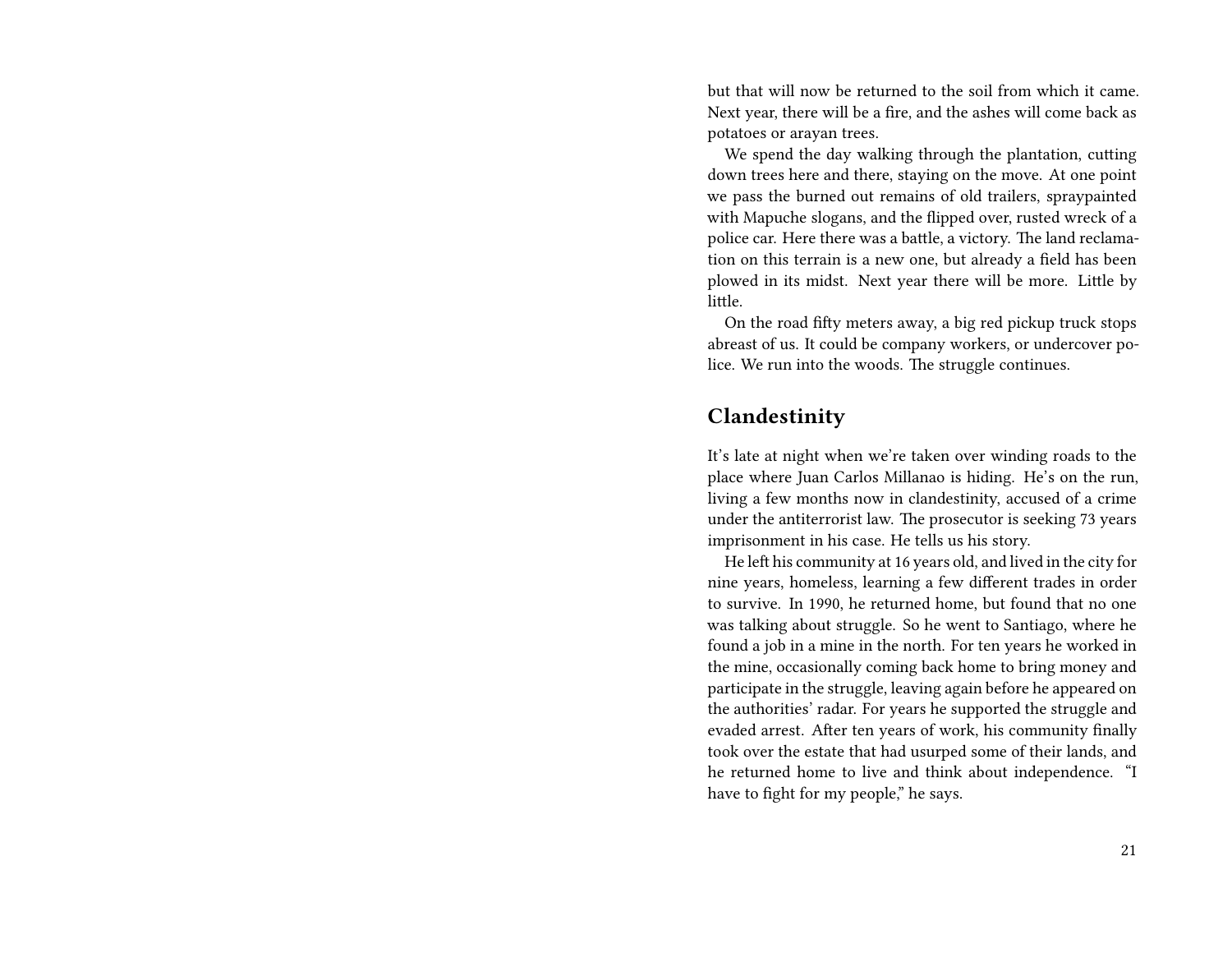Recreating capitalism within their struggle is a recognized danger.

And then there are Mapuche politicians. There are those who work with the government, and those who try to form political parties to co-opt the struggle, "but there is no Mapuche political party, it doesn't exist, because we closed the door and they're left on the outside."

"The Mapuche can have their independence, but if they lack the spiritual side of things it's nothing. A Mapuche without *newen* is not Mapuche." Newen, they explain, means strength, but it is also the strength of nature, or the energy one receives from the natural world. "The time when the sky goes from dark to light is when you receive all your strength." Accordingly, there is a specific Mapuche ritual that one undertakes in times of difficulty, getting up before dawn to ask for strength and draw on the power of the world.

## **Timber!**

A fifty year old pine tree, standing one hundred feet tall, does an incredible thing to sound as it falls towards the earth. First, when it first starts to lean, you are incredibly attuned to every creak and crack of wood. Then, as soon as nothing is left holding it up, the gravity of its fall pulls all other sounds with it into an acoustic black hole, and the whole world goes silent. Then, just before impact, you become aware of a terrible wind, as all the thousand branches pull faster and faster through the air. Finally, when the great tree hits the ground, you feel the thunderclap in your very bones, as if for a moment, you are the tree.

It's a sad thing to kill such a great tree, especially with a tool so crude as a chainsaw. But death can also be an occasion for joy. This tree should not be here, and in its body is held fifty years of richness, that a colonizing company tried to steal,

*"Walmapu Liberado Con Tierra, Sin Estado"*

The guards at the Temuco prison search us over, and lead us into a room off the main hallway. The four men come in a little later and begin telling us their stories. They choose their words solemnly, and take long pauses. Seventy days without eating has taken its toll. "Our bones hurt, we get dizzy, tired, we have to rest a lot, lay down a lot. It's uncomfortable going so long without eating. But we're going to go until the final consequences. We're putting our bodies and health on the line for the Mapuche people."

They start with what we already know: the reasons for the hungerstrike, the Chilean state's use of the antiterrorist law against Mapuche warriors, and the long history of their struggle. When they find out we're not human rights activists, but anarchists, they smile and warm up to us a little more. After all, the human rights organizations have shown concern for the Mapuche once they end up in prison, but have never taken a position on Mapuche independence. One of them tells us: "First Nations have given a deeper sense to the word 'anarchy.' We were the first anarchists. Our politics is an anti-politics."

### **Foundations**

José Llanquileo is four years into a five year sentence for arson. For three years he was living in clandestinity with his partner, Angelica, and for a year was one of the Chilean state's most wanted fugitives. In 2006, the two were finally captured. She was acquitted on charges of illegal association, under the antiterrorist law. He was convicted for burning pine trees on a forestry plantation belonging to a major logging company, as part of a land reclamation action. Now he gets work release during the day, and furloughs on the weekends, so he has time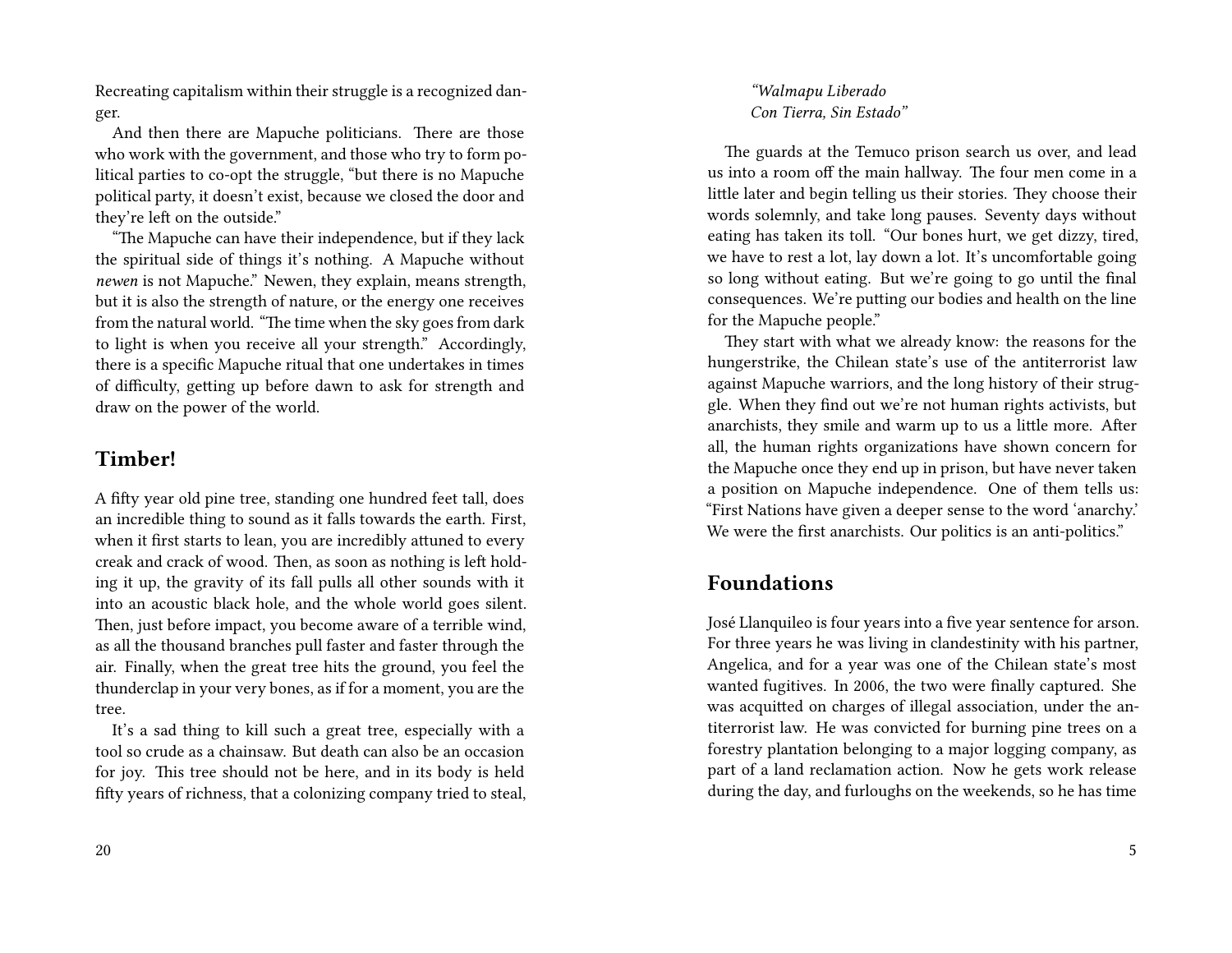to take us around Temuco, introduce us to the hungerstrikers, and tell us his story.

We've come here as anarchists, to learn about the Mapuche struggle, to tell about our own struggles, to see where we have affinity, and begin creating a basis for long-term solidarity.

Fortunately, we can start on a good foundation. The leftists have had a patronizing attitude towards the Mapuche, says José, but "the anarchists have been very respectful, and shown lots of solidarity. I think we should be grateful for that." He's clear, however, that the Mapuche's struggle is their own. Marxism was influential at a certain moment, but they are not Marxists. One could characterize the Mapuche way of thinking as environmentalist, but they are not environmentalists. They have affinity with anarchists, but they are not anarchists. "We are Mapuche. We are our own people, with our own history, and our struggle comes directly out of that." Contrary to the assertions of the leftists, the Mapuche are not the marginalized lower class of Chilean society. They are not the proletariat, and the idea of class war does not correspond to their reality. Consequently, they may find some affinity with the revolutionary movements that developed in the context of class war in European society, but these movements do not adequately address their situation.

"The Left consider the Mapuche as just another sector of the oppressed, an opinion we don't share. Our struggle is taking place in the context of the liberation of a people. Our people are distinct from Western society." Moreover, the Mapuche people have a proud history of fighting invasion, resisting domination, and organizing themselves to meet their needs and live in freedom, so their own worldview and culture are more than sufficient as an ideological basis for their struggle.

This point is stressed by nearly everyone we meet, and I think our ability to become friends and compañeros rests directly on the fact that we respect their way of struggle rather than trying to incorporate them into our way of struggle.

The Mapuche are by no means victims. These confrontations have taken place during a forceful struggle for the recovery of their lands. At Ranquilhue, there used to be some trailers where timber employees lived, watching over the usurped lands. Around the 2004, the houses were set on fire, and the workers and their families were burned out. Then the state set up a makeshift command center where a number of police lived, to guard the timber plantation. Chile's strategy of control is highly legalistic, so instead of hiring mercenaries or paramilitaries as they might in other countries, the timber corporations rely directly on police protection.

Around 2006, it was time for the police to go. This time, the community members didn't come in the night, but in the daytime, in their hundreds, and forced out the police. Since then, that particular pine plantation has been unprotected, and the community has begun clearing it so they can plant fields. Up until then, the forestry company wanted to rent out land right on the banks of the lake, the Lleu Lleu, to build a tourist hotel. The local Mapuche would receive employment, Daniel relates with disgust, working at the hotel for the tourists, selling them vegetables, cleaning their toilets. After the police were forced out, the hotel project was put on hold. Some tourist cabins owned by outsiders were also torched around this time. Around Ranquilhue there are a few vacation cabins owned by Mapuche and rented out in the summers to generate some income, but they are low key and exist on the terms of the community members themselves.

There is, however, a problem with indigenous capitalism. Daniel and Miriam relate one story of a community member who used his lands for small-scale agribusiness, and others who kicked out the logging companies only to continue to harvest and sell exotic trees on that land. But the only companies able to buy the lumber were the very same logging companies, so in the end they didn't care who controlled or managed the land as long as it continued producing under a capitalist logic.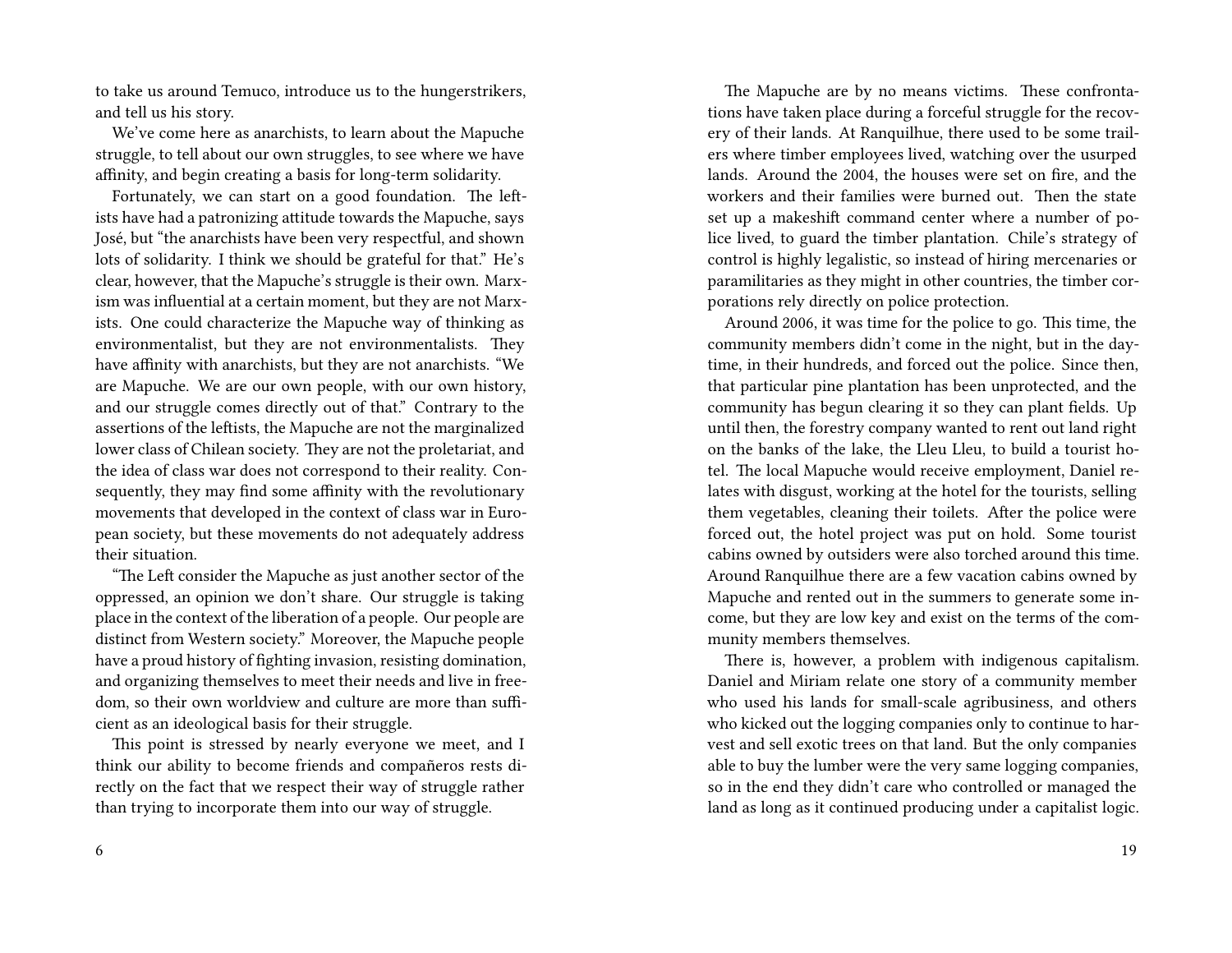We talk with Daniel and Miriam about all the similarities between the struggles in Wallmapu and in Euskal Herria, the Basque country. The Basques have won an autonomous government within the Spanish state, and some cultural rights for the preservation of their language, coupled with an even stronger repression that applies the antiterrorist law, torture, and long prison sentences against anyone who fights by any means for the full independence of the Basque people. If that's autonomy, "then we won't fight for autonomy," laughs Miriam.

As the Mapuche struggle strengthens, the repression also becomes more effective. In the past, the police would come into Mapuche communities and get lost, but now they know where everything is. Now there are also police experts who know Mapudungun, the language, and there are more infiltrators, like one university student from Concepcion whose testimony led to several arrests, and who is currently working in Mexico, they say. "Bachelet," the Socialist president who preceded Piñera, "had two faces. She showed a nice face, and then sent in the repression. There was more repression with her than there is now."

In fact, a number of young Mapuche were killed by police during the previous government. Three cases are best known, and their names grace the walls of many towns and cities around the Mapuche territories. Alex Lemun, shot in the head near Angol. Matias Cachileo, shot in the back in January 2008 on the estate of a big landlord, his body fell into a canal and had to be fished out. Mendoza Colliu, shot in the back in August 2009. "All of them were shot from behind, none in the front," Daniel explains gravely. "They were all running!" Miriam adds, and they start to laugh.

They talk about how the struggle is growing beyond the exhausting cycle of action, arrest, and support, and how they need to develop a legal aid organization, as a shield, to function alongside the more militant parts of the struggle.

I want to be upfront with the people I meet, with whom I want to build relationships of solidarity, so on the first day I tell him my motivations and assumptions. The comrades who put us in touch already told José I'm an anarchist, and informed him of the kind of work I do, so the fact that he invited us into his community and took time off to guide us around is a good sign. I let him know that many US anarchists already have a little familiar with the Mapuche struggle, and our understanding is that their culture is anti-authoritarian, and they organize horizontally. Is this correct?

José says it is, but I notice a little eurocentrism on my part, a difference in worldviews, when he automatically replaces my word, "horizontal," with the word "circular," to describe Mapuche society. There is no centralization of power among the Mapuche, who in fact are a nation of several different peoples, living in different geographic regions, and speaking different dialects of the same language. The land belongs to the community, and it is maintained collectively, as opposed to individually or communally. Each community has a lonko, a position generally translated as "chief," but each family has a large degree of autonomy, and many decisions are made by the whole community in assemblies. Lonkos are usually men, but have been women as well. There are other traditional roles of influence: the machi is a religious figure and a healer. Men and women can become machis, but they are neither chosen nor self-appointed. Those who have certain dreams or get inexplicably sick as children, and who demonstrate a certain sensitivity, will become machis. Then there is the werken, the spokesperson, a role that has taken on explicitly political characteristics as Mapuche communities organize their resistance. Historically there were tokis, war leaders that different communities followed voluntarily, though currently no one plays this role, as the Mapuche have not gone to war since being occupied by the Chilean and Argentinean states in the 1880s.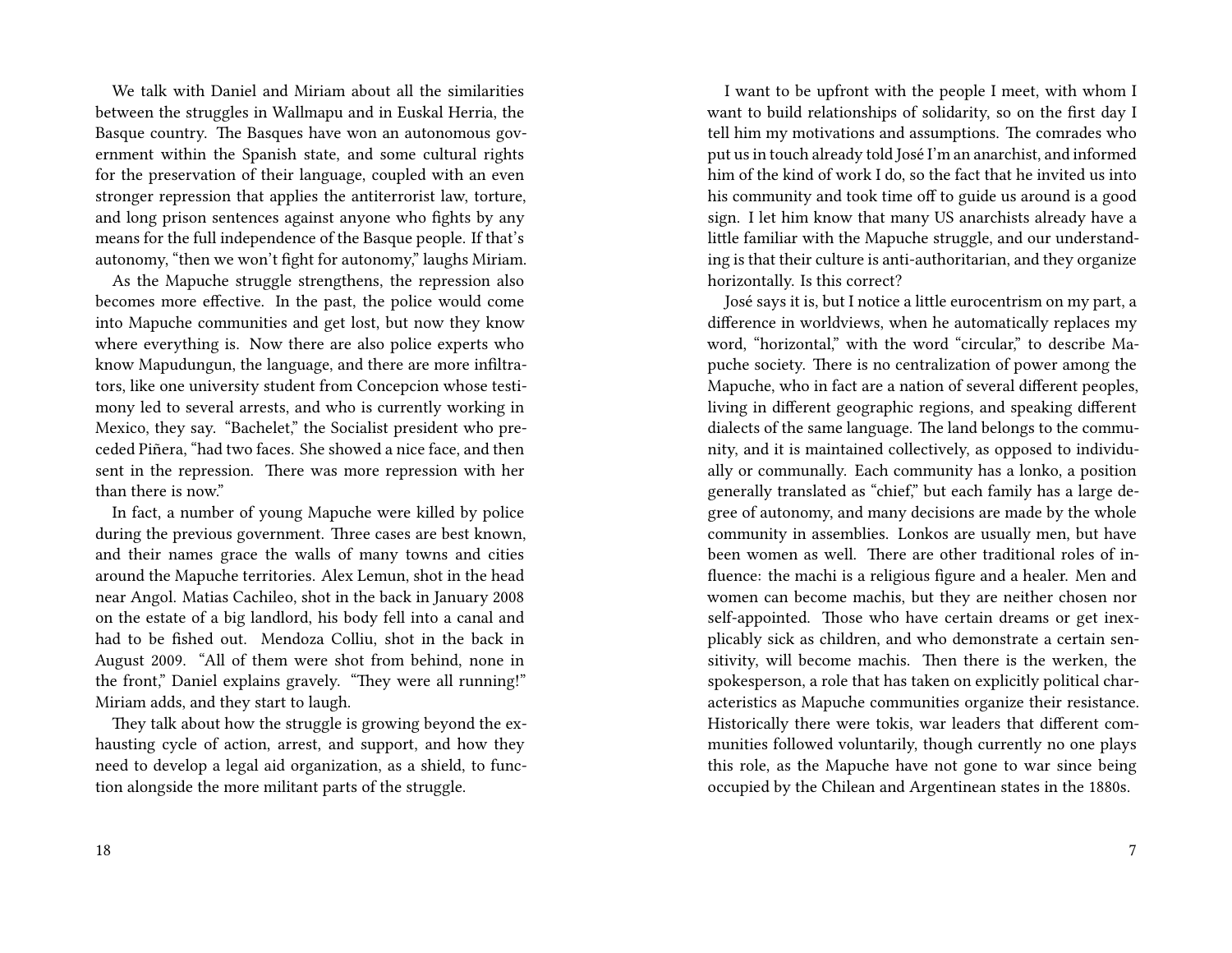I ask about gender relations and how the Mapuche view things like family structure and homosexuality, making clear my own feelings but also trying not to be judgmental. José says the Mapuche family structure is the same as in European society, and there is a great deal of conservatism, pressure to marry and have children, and disapproval of anything that falls outside of this format. He thinks that maybe it didn't used to be like that, and perhaps the Catholic missionaries and conservative Chilean society have changed traditional values. In any case, the women we meet during our limited time in the communities are all strong, active, vocal, and involved, and in the homes we stay in there seem to be a sharing and a flexibility of roles. The people in our group, meanwhile, don't try too hard to present as heterosexual or cis-gendered and don't have any problems.

\* \* \*

It's an exciting time to be in Wallmapu. All the communities in resistance are united behind the hungerstriking prisoners, but behind the scenes, important debates are taking place. The hungerstrike, based directly on the ongoing struggle (all the Mapuche prisoners are accused or convicted of crimes related to land recovery actions, such as arsons targeting the forestry companies, or related to conflict with the Chilean state, such as the seizing of a municipal bus or a shooting that gave a good scare to a state's attorney), has focused the Mapuche nation and captured the attention of the entire Chilean population. It has won a popular legitimacy for the Mapuche struggle, undermining the demonization of the direct tactics they use and weakening the government's position in casting these tactics as terrorism. In this situation, the Mapuche can go beyond calls for greater autonomy or land reform within the Chilean state.

"The so-called Mapuche conflict doesn't have a solution. The demands we have necessitate a break with the framework of table, but they're harvesting the eucalyptus for firewood and slowly replacing them with native species.

They want their daughters to go to school at least until they learn how to read, but there doesn't seem to be any great pressure to attend. During the days that we stay with them, one daughter seems to be playing hooky permanently. Miriam says she likes to bring her daughters along on land recovery actions so they can get a sense of the struggle, and an understanding that all this is their territory.

In the past, most young Mapuche went to the cities but now an increasing number are staying in the country. What they really need now is an independent school in their community, that will not train Chilean citizens but will be based in the Mapuche worldview.

Both Daniel and Miriam used to belong to the C.A.M. but they have since left it. "The C.A.M. came from the outside and did their work very well, but after the actions they'd leave, and who would receive the consequences? The community. We don't think that's a good strategy. We work inside the community to make the struggle from the inside. Even if it takes 15, 20 years."

C.A.M., though it was the most radical Mapuche organization until recently, proposes autonomy instead of independence, meaning that the Mapuche would receive cultural and political rights, and perhaps their own regional government, within the Chilean state. Some of their lands would be returned to them, though ownership would still be formulated according to the existing capitalist laws. An increasing number of Mapuche are beginning to think that the time has come to openly propose independence, restoring the pre-1880 borders, as guaranteed by multiple treaties with the Spanish crown and the Chilean state, and restoring a sovereign Wallmapu, self-organized according to its own cultural traditions, circular, ecocentric, decentralized, and nonhierarchical.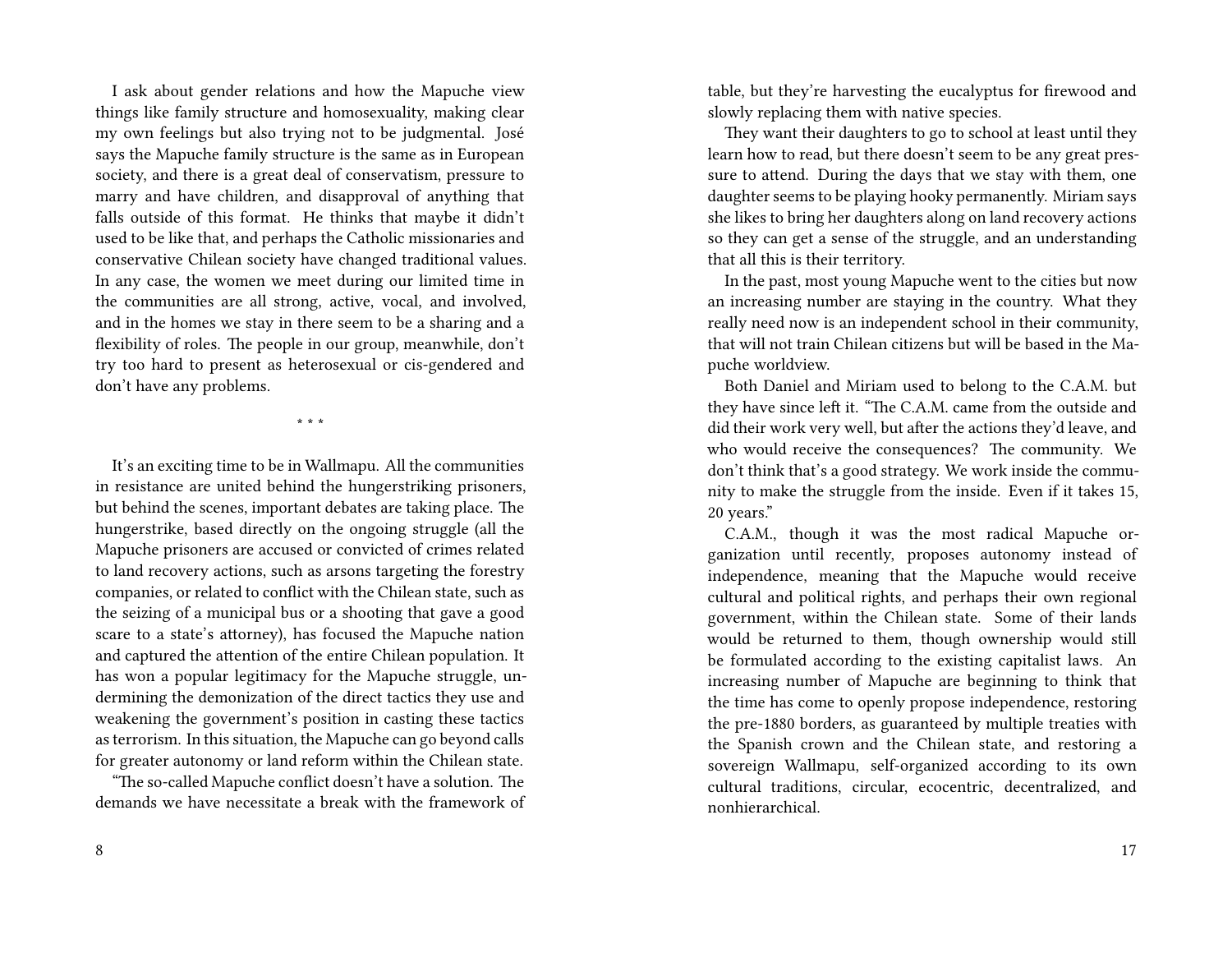species that can dominate all the other species. We understand that we are just a part of the world." In turn I tell him about debates anarchists have had, regarding animal liberation, ecocentrism, and veganism. When we reach the neighbors' house, the oxen bow their heads so we can untie the yoke, and then they wander off in search of hay. We take a shortcut back to the house, following the path he and Angelica used to escape the police, a few years earlier.

#### **We don't want autonomy**

Daniel and Miriam live in the community Juan Lincopan, at Ranquilhue, with their three daughters. The community consists of about 300 families living on 400 hectares, and is trying to retake another 1000 hectares. They live amongst gentle, rolling hills, partially forested, above the northwest part of the Lleu Lleu. Alongside their house, which they've just finished building themselves, Daniel and Miriam have a large garden, and higher up on the hill a field for potato and barley. Someone in the community owns a tractor he rents out for plowing, otherwise they would plow with oxen. In their garden they practice organic agriculture, though they haven't yet begun to implement this practice in the fields.

They have chickens and a steady supply of eggs, dogs that live in the space under the house and warn of anyone approaching, they make their own bread and cook and heat the house with a wood stove. The house has a water connection but no sewage; all the graywater drains into the garden, and at the edge of the yard is an outhouse.

Proudly, Miriam shows me a line of trees they have planted near their house, all native species like the notro, haulli, arayan, and hazelnut. "We found the seedlings up in the mountains and brought them down here," she explains. The top of the hill is still covered in exotic eucalyptus trees, which drain the water the state. What we demand is sovereignty and Mapuche independence. We consciously propose the historical foundations of these demands […] Our struggle is fundamentally opposed to capitalism and the state […] I believe we have to open a space internationally to spread our demands. The Mapuche struggle has to be internationalist, as the struggle of a people. Many of the things that affect us, like capitalism and the states that represent it, the US, the EU, are an enemy to peoples, First Nations as much as oppressed classes around the world, and that's a point of concordance."

"The biggest problem is the advance of capitalism, in the form of investment on our lands. This is one of the principal threats that the Mapuche face because it means the exploitation of natural resources. These resources are on Mapuche lands, so investment means the expulsion of the inhabitants," José explains. "Even while we're recovering our lands, this investment is going on, which endangers everything we have achieved."

\* \* \*

After a few days, we leave Temuco and head for the hills, to the town of Cañete, and then to the first of a couple autonomous Mapuche communities in resistance we've been invited into, in the area of the lake Lleu Lleu, south of the city of Concepcion. Mapuche communities have two names, or rather, the place has a name, and the group of people has another name. José's community, Juana Millahual, at Rucañanko, sits on a steep hill above one arm of the lake. It is a small community, with just a few dozen families. José's brother is lonko. The houses are mostly small, rectangular, wooden buildings sitting atop low stilts. José explains that the traditional houses, the ruca, had thatched instead of tin roofs, but these have been mostly burned down over the decades of struggle.

The oldest knowledge they have of the community is in 1879, when José's great grandmother had 10,000 hectares. Now the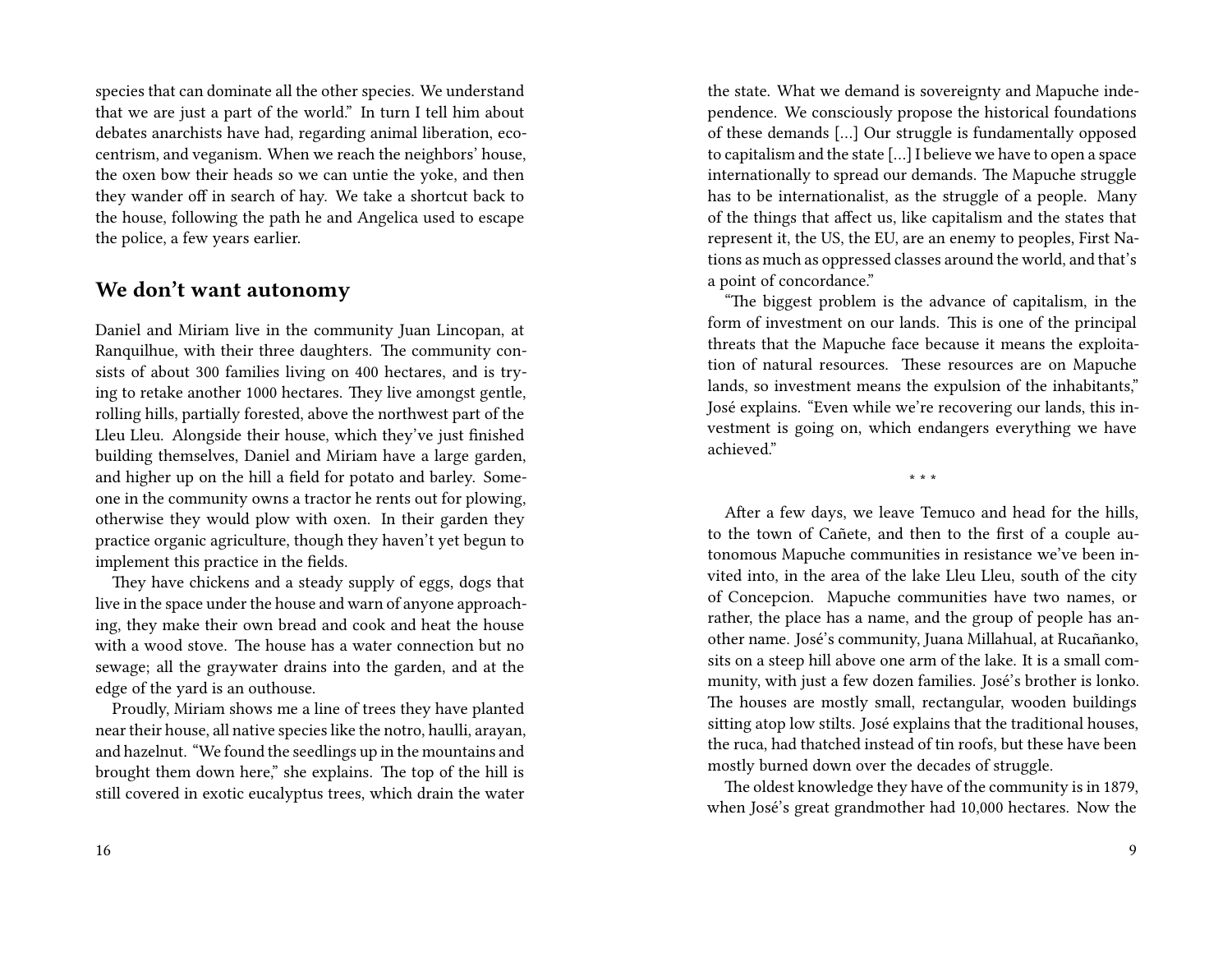community only has 300 hectares, but they are in the process of recovering 1000 more hectares, 220 of which they have occupied. "In these territories there is a profound transformation where big capital has exploited natural resources and where the Mapuche are trying to recompose their spaces." They're recovering their traditions and parts of their culture that were nearly lost, and when they retake a plot of land, they take it out of the hands of Capital "which says it exists to serve man and must be exploited. When the Mapuche occupy it, there is a revolutionary change, a profound transformation to the social, cultural, religious, and economic fabric." When they recover land, their machis come and the whole community performs a Ngillatun, a major ceremony, to purge it from its time as private property and to communalize it.

At his house, during his weekend furlough, José tells us more about the Mapuche history. The Mapuche territories used to extend from near the present locations of Santiago and Buenos Aires, Pacific coast to Atlantic coast, south to the island of Chiloe. Farther south, on the southern cone of the continent, other peoples lived. They were hardy nations that survived the extreme temperatures without problems, but were mostly exterminated when the Europeans came.

José explains that *winka*, the term the Mapuche have given to the European invaders, simply means "new Inca." Before the arrival of the conquistadors, the Inca nation were already engaging in a sort of regional imperialism, which the Mapuche wanted no part in. The Inca armies got as far south as presentday Santiago, where they were defeated and consistently prevented from advancing any farther. When the Spanish arrived, the Mapuche treated them as just the most recent invaders, and defeated them as well. It's a point of pride that the Inca, who had an advanced, centralized civilization, fell easily to the conquistadors, while the Mapuche, who were decentralized, never did. What the Spanish couldn't understand was that there was no single Mapuche army. Each group of communities had their

I ask if the land recovery actions sometimes involve replanting native forests. Angelica says that some Mapuche are replanting native tree species, and perhaps it needs to happen more often, but for now they are focused on planting gardens so they can win the ability to feed themselves, and create their independence at an economic level.

Later, she tells us about living in clandestinity. "For one thing, you don't have any peace of mind. On top of that, you can't plan for the future or have any projectuality. While you're eating breakfast, you'll be keeping your eyes on the road outside, ready to run at any time." One time, a caravan of 400 cops with buses, tanks, water cannons, and jeeps came to arrest them, a huge display of force to show the futility of resistance. But Angelica saw the caravan when it was still on the other side of the lake, and they ran for the hills. "The whole path was green" with uniformed police.

Angelica gave birth to their son while the two were underground. Eventually they were caught when a neighbor became an informant for 500,000 pesos (about a thousand dollars). Angelica spent 4 months in pretrial detention and went through three trials, but was ultimately acquitted of "illegal association" under the antiterrorist law. Before being accused she had almost completed university, everything except the final exams, but it was a Catholic school and they wouldn't let her take the exams in jail so she never got her diploma. Now, in her community on the banks of the Lleu Lleu, she smiles at the thought of university.

On the way back from the fields, José has me help him return the oxen and the plow to the neighbors from whom he has borrowed them. He talks to the oxen in a special language or touches them on a shoulder with a long stick to guide them through the turns, and they need no more prompting than that. As we walk he tells me more about the Mapuche worldview. "Unlike Western society, the Mapuche don't see humans as the center of the world. We don't think humans are the perfect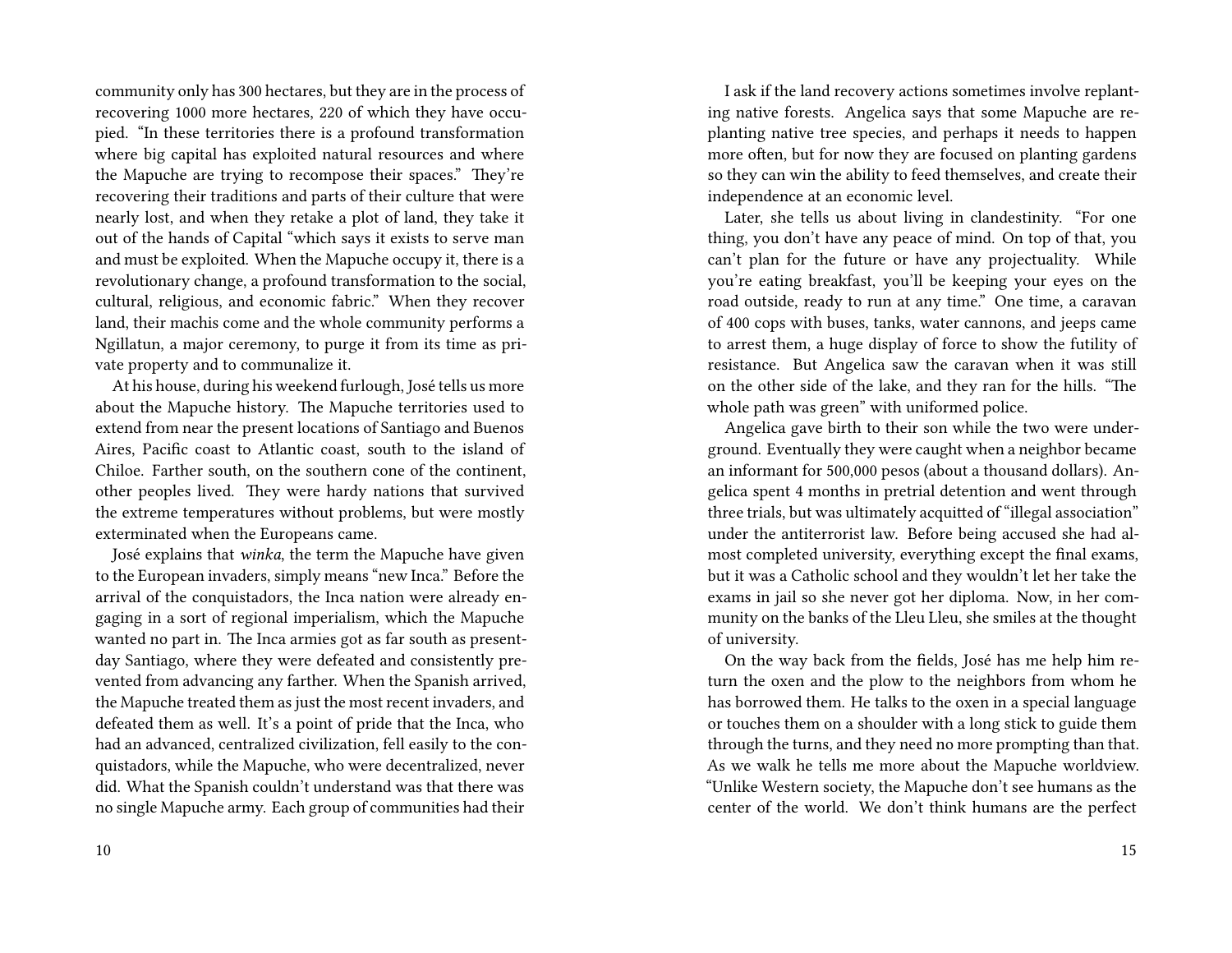Soon enough, we figure out how to work the wind and fuel, and here and there, flames leap twenty feet to the sky before calming down and slowly gnashing through the thorn bushes and old pine stumps. It's a small section we clear, not even a quarter acre, but it's not bad for a day's work, and the watchword of the Mapuche I meet seems to be "poco a poco." Little by little.

Angelica finds me an herb, *sietevenas*, for me to press against the thorn-cuts on my ash-black hands, and then I walk down to the lake, the Lleu Lleu, to cool off in its waters.

\* \* \*

Mapuche land takeovers began in the early 1990s, after the end of the Pinochet dictatorship, with groups like Consejo de Todas las Tierras. They would take over plots of usurped Mapuche lands for one day, symbolically, to remind themselves and the world that it was their land. It was an important step forward, but like any step forward, it wasn't enough. "It didn't frighten the big companies." Angelica tells me how subsequently, in 1998, the C.A.M. formed, Coordinadora de Arauca-Malleco. By developing the tactic of "productive recoveries," the C.A.M. "enraged" the landlords. They recovered land for good, coming in with a group of thirty people to cut down the trees, turning timber plantations into gardens so Mapuche communities could feed themselves. Back in Temuco, when I asked about all the "C.A.M."s I saw graffitied on the walls, José had joked that "C.A.M. was to the Chilean state what Al Qaida is to the U.S. government."

Angelica tells us how both she and José had been members of C.A.M., and it too was an important step forward, but they left the organization when they realized it had a fundamentally leftist way of thinking, "not truly Mapuche. We've always survived because we have our own way of thinking. We can build solidarity with the Left but we can't become part of it; that would be against who we are."

own toki, and if the Spanish won a battle against one group of warriors, as soon as they advanced a little farther they'd have to face another one.

During my time in Wallmapu, I think a lot about what it means to be a people. From the traditional anarchist standpoint, a people or a nation is an essentializing category, and thus a vehicle for domination. However, it becomes immediately clear that it would be impossible to support the Mapuche struggle while being dismissive of the idea of a people.

Hopefully by this point all Western anarchists realize that national liberation struggles aren't inherently nationalist; that nationalism is a European mode of politics inseparable from the fact that all remaining European nations are artificial constructions of a central state, whereas in the rest of the world (excepting, say, China or Japan), this is usually only true of post-colonial states (like Chile or Algeria) that exist in direct opposition to non-state nations. Many other nations are not at all homogenizing or centrally organized.

Going beyond this, though, is it essentializing to talk about a Mapuche worldview or way of life? The more I listen, however, the more I doubt my accustomed standpoint. To a great extent, Mapuche is a chosen identity. Most "Chileans" have black hair, broad faces, and brown skin, while less than 10% of the population of the Chilean state identify as Mapuche. In a context of forced assimilation and a history of genocide, choosing to identify as Mapuche is, on some levels, a political statement, a willful inheritance of a cultural tradition and hundreds of years of struggle, and an engagement with an ongoing strategic debate that perhaps makes it legitimate to talk about what the Mapuche want, what they believe, in a more singular way. At one point, when we're talking about mestizos, José makes it clear that someone is Mapuche if they identify as such, even if they have mixed parentage. In other words the Western notion of ethnicity, which leaves no room for choice because it is based on blood quanta, does not apply. Also, the fact that